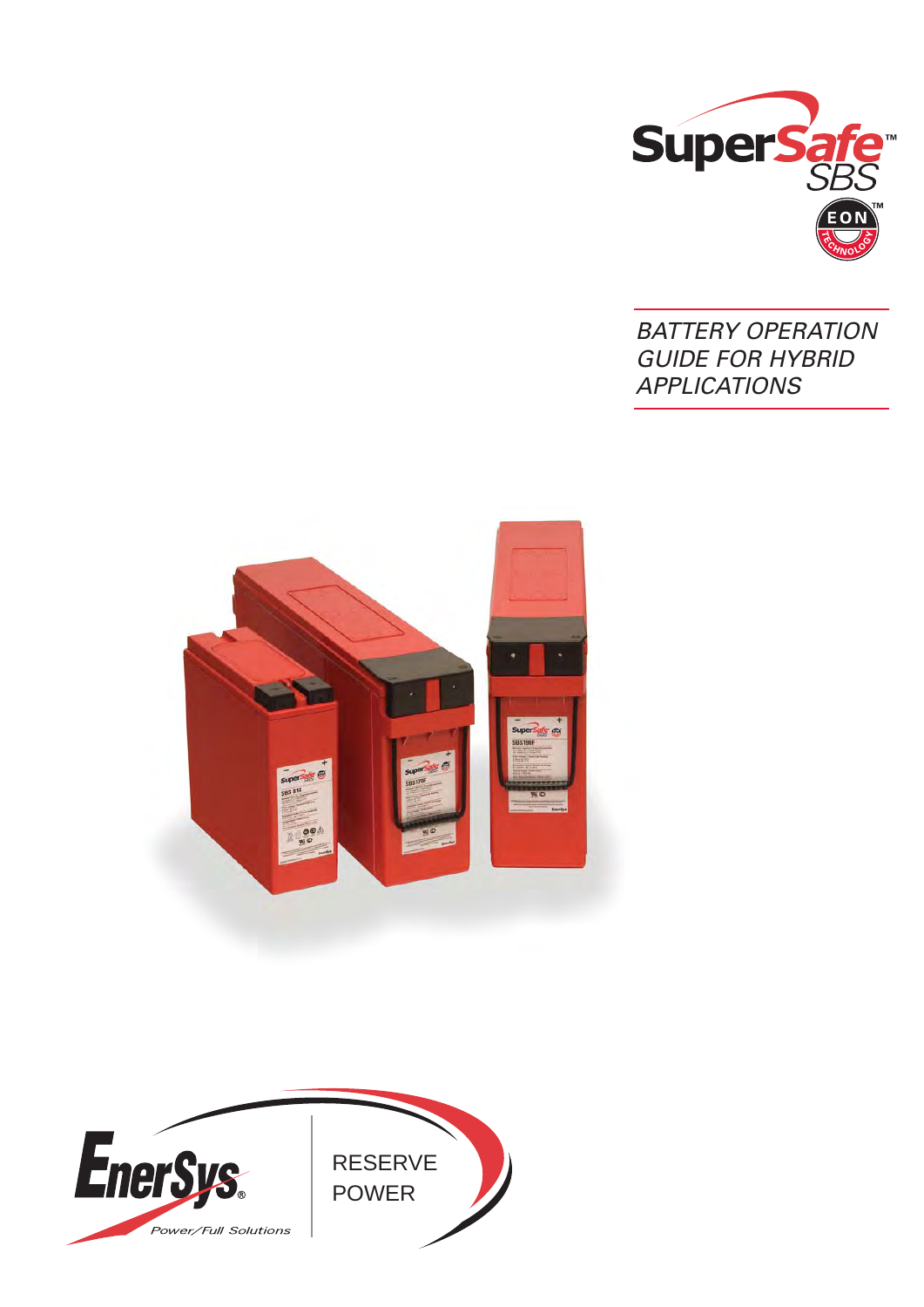## **1. General Operating Instructions**

#### **1.1 Operating Temperature Range**

The recommended operating temperature range for SuperSafe™ SBS EON Technology™ batteries in hybrid applications is -40°C to +50°C. Optimum life and performance are attained at +20°C, however, with the correct controls in place, cyclic performance in hybrid applications is not impacted by elevated temperatures (providing that the maximum battery temperature is not allowed to exceed +50°C).

#### **1.2 Storage**

SuperSafe SBS EON Technology battery types have a shelf life of 2 years when stored at 20°C. Higher temperatures increase the rate of self discharge and reduce storage life.

Figure 1 gives the relationship between storage time, open circuit voltage (OCV) and state of charge as a function of temperature.



#### **1.3 Freshening Charge**

SuperSafe SBS EON Technology battery types must be given a freshing charge when the OCV approaches 2.10 Volts/cell or when maximum storage time is reached (whichever occurs first).

The freshening charge should be conducted using constant voltage in the range of 2.29 to 2.40 volts per cell for a period of 24 hours. The charge current should be limited to a value expressed numerically in Amps as 10% of the 10 hour capacity rating of the battery (ie. 19 Amps for SBS 190F).

The maximum storage times between refresh charge and recommended OCV audit frequency is given in the table below.

| Temperature<br>(°C / °F) | <b>Storage Time</b><br>(Months) | <b>OCV Audit Interval</b><br>(Months) |
|--------------------------|---------------------------------|---------------------------------------|
| $+10/+50$                | 48                              | 6                                     |
| $+15/+59$                | 34                              | 6                                     |
| $+20/+68$                | 24                              |                                       |
| $+25/+77$                | 17                              |                                       |
| $+30/+86$                | 12                              | 3                                     |
| $+35/+95$                | 8.5                             |                                       |
| $+40/+104$               | 6                               |                                       |

#### **1.4 Commissioning**

Prior to commencement of cyclic duty, the battery must be given a commissioning charge. This shall consist of 24 hours charge at a voltage equivalent to 2.40 Volts/cell with no load connected.

#### **1.5 Fast Charging**

Fast charge techniques must be used for frequent discharge cyclic applications. In such applications the rectifier output voltage should be set at 2.40 Volts/cell (20°C).

#### **1.6 Current Limit**

Inherent low internal resistance allows SuperSafe SBS EON Technology battery types to accept in-rush currents up to 600% C10 amps (e.g. SuperSafe SBS 190F in-rush current up to 1140 Amps). For reliable cyclic performance and to achieve maximum cycle life potential, the acceptable recharge current limit range is 0.1 to 1C10 Amps (e.g. for SuperSafe SBS 190F the recharge current range is 19 Amps to 190 Amps per series string).

#### **1.7 Disposal**

SuperSafe SBS EON Technology batteries are recyclable. End of life batteries must be packaged and transported according to prevailing transportation rules and regulations. End of life batteries must be disposed of in compliance with local and national laws by a licensed battery recycler.

## **2. Cyclic Operation Guidelines**

#### **2.1 Cyclic Performance**

SuperSafe SBS EON Technology has been developed from proven SBS Thin Plate Pure Lead (TPPL) technology, to provide the added capability of delivering higher levels of cyclic performance as illustrated in figure 2.

In order to achieve the cycle life shown in figure 2 SuperSafe SBS EON Technology batteries must be returned to full state of charge using the charge regime options recommended by EnerSys® prior to commencement of the next discharge cycle. Operating at partial state of charge will significantly reduce cycle life.



#### **2.2 Discharge**

Depth of discharge must be measured using an Ah counting device, with an accuracy ±1% of full range of expected discharge cycle currents. The classification of the shunt should be minimum of 0.2. A low voltage disconnect should be used to protect the battery from abusive deep discharge (typically 1.75 Volts/cell).

#### **2.3 Recharge**

Optimum cycle life (figure 2) is achieved by controlling the amount of recharge back into the battery to a level where 103% of discharged Ah is returned. Controlled recharge can be achieved by Ah counting using a device capable of measuring float current equivalent to 100mA/100Ah of installed battery capacity.

Alternatively, where Ah counting during recharge is not available, it is possible to calculate the required recharge time based upon the following formula.

#### **Recharge time (hrs) =**

**((discharged Ah\*0.8) / recharge current limit)\*2+1**

#### **Example**

SuperSafe SBS 190F discharge to 80% depth of discharge removes 152Ah. With a current limit of 0.5C10 A (95 Amps), the time to recharge the battery is:

Time (hrs) =  $((152*0.8) / 95)*2+1$  $= (121.6/95) * 2 + 1$ 

- $= 1.28 * 2 + 1$
- $= 2.56 + 1$
- = 3.56hrs

Indication of time to full state of charge using the above formula for various depths of discharge and current limits is shown in figure 3.

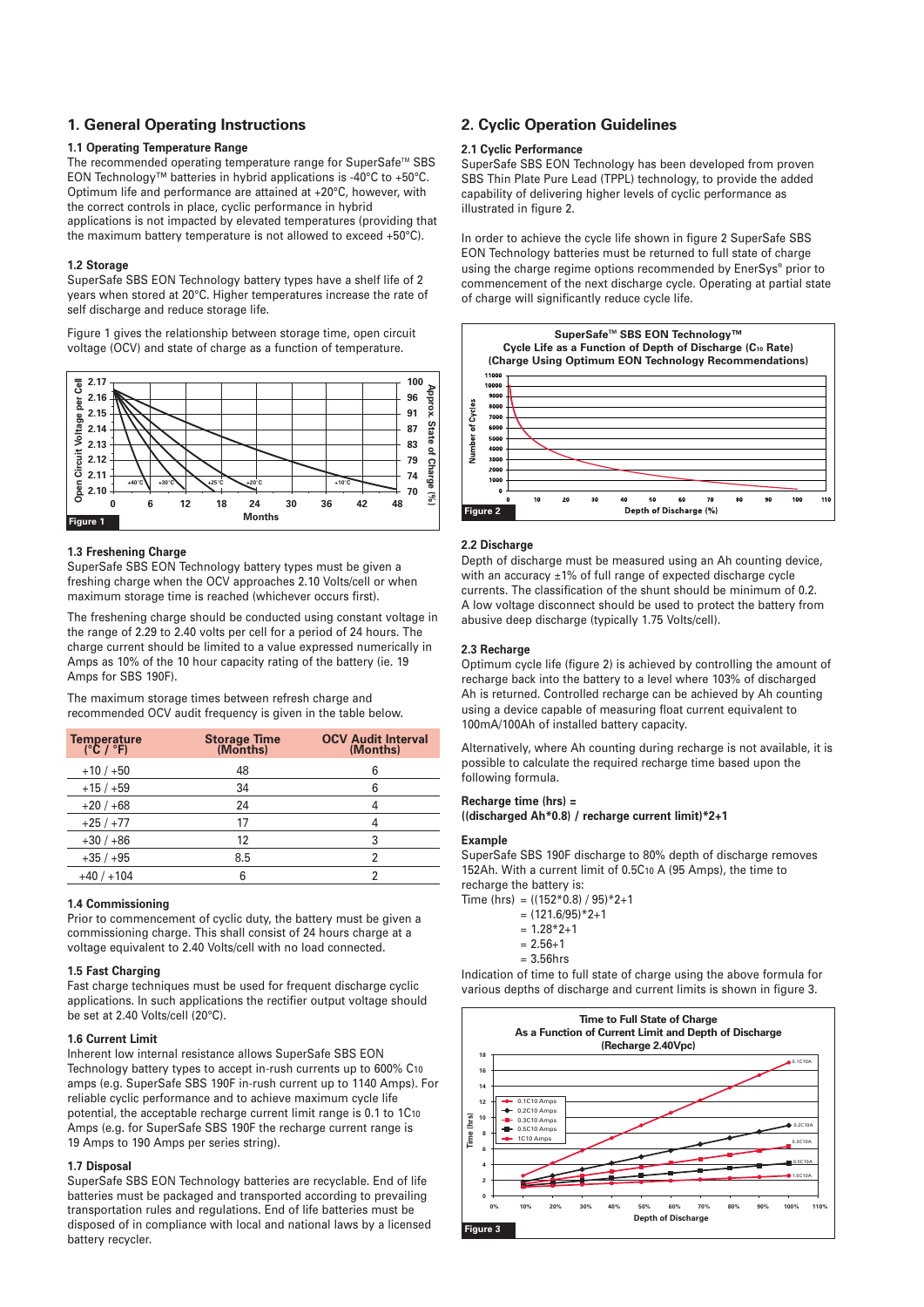

The time to reach full state of charge is influenced by battery temperature and charge voltage during the recharge.

- 1) Where Ah counting is used to control the recharge (i.e.103% of discharged Ah is returned) the battery voltage can be maintained at a constant 2.40 Volts/cell provided that the battery temperature is controlled at or below +50°C discharged Ah returned.
- 2) Where time formula recharge is used, temperature compensation for charge voltage should be applied at the rates shown in figure 4.



Where rectifier voltage cannot be adjusted to values >2.40 Volts/cell to compensate for temperatures below 20°C, the time to full state of charge will be increased. For additional information and guidance on this, please contact your EnerSys® representative.

At the end of controlled recharge the battery can revert to either discharge mode, or where the battery is used to provide mains back up the voltage should be reduced to float voltage level of 2.29 Volts/cell.

#### **2.4 Data Recording**

In order for the warranty to be valid, the user must provide, by means of routine regular data logging, the following data:

- 1) The number of cycles performed and the depth of discharge ("dod") of each cycle.
- 2) The duration of each discharge and charge cycle, and the Ah in and out.
- 3) Full details of the recharge voltage/current profile for the last 50 cycles.
- 4) A full history of the ambient and battery surface temperatures, recorded at regular intervals throughout battery operation and life.
- 5) The time and date of each "event" (an "event" is defined as the start /stop of the battery discharge, the start/stop of the battery recharge, the start stop of any generator input power or other input power source, etc).

#### **Warning**

**In hybrid applications it is important that the maximum temperature of the battery in operation does not exceed +50°C. Continuous charge at 2.40volts/cell will significantly reduce the battery life.**

### **3. General Specifications**

|                                                 |                                      | <b>Nominal Capacity (Ah)</b> |                                            | <b>Nominal Dimensions</b> |                           |     |             |     |              |      |               |                                                       |                                  |                              |
|-------------------------------------------------|--------------------------------------|------------------------------|--------------------------------------------|---------------------------|---------------------------|-----|-------------|-----|--------------|------|---------------|-------------------------------------------------------|----------------------------------|------------------------------|
| SuperSafe™ SBS<br><b>Battery</b><br><b>Type</b> | <b>Nominal</b><br><b>Voltage (V)</b> | to 1.80Vpc<br>@ 20°C         | 10 hr rate<br>to 1.75Vpc<br>$@77^{\circ}F$ | mm                        | 8 hr rate<br>Length<br>in | mm  | Width<br>in | mm  | Height<br>in | kg   | Weight<br>lbs | <b>Typical</b><br><b>Short Circuit</b><br>Current (A) | <b>Resistance</b><br>$(m\Omega)$ | Internal<br><b>Terminals</b> |
| <b>SBS B14</b>                                  | 12                                   | 62                           | 62                                         | 280                       | 11.0                      | 97  | 3.8         | 264 | 10.4         | 19.1 | 42.0          | 1800                                                  | 7.0                              | M <sub>8</sub> F             |
| SBS B14F                                        | 12                                   | 62                           | 62                                         | 303                       | 11.9                      | 97  | 3.8         | 264 | 10.4         | 19.1 | 42.0          | 1800                                                  | 7.0                              | M <sub>6</sub> M             |
| SBS <sub>C11</sub>                              | 12                                   | 92                           | 91                                         | 395                       | 15.6                      | 105 | 4.1         | 264 | 10.4         | 28.0 | 61.6          | 2300                                                  | 5.5                              | M <sub>8</sub> F             |
| SBS C11F                                        | 12                                   | 92                           | 91                                         | 417                       | 16.4                      | 105 | 4.1         | 256 | 10.1         | 28.0 | 61.6          | 2300                                                  | 5.5                              | M <sub>6</sub> M             |
| <b>SBS 100</b>                                  | 12                                   | 100                          | 100                                        | 395                       | 15.6                      | 108 | 4.3         | 287 | 11.3         | 32.6 | 71.9          | 2210                                                  | 5.6                              | M <sub>8</sub> F             |
| <b>SBS 100F</b>                                 | 12                                   | 100                          | 100                                        | 395                       | 15.6                      | 108 | 4.3         | 287 | 11.3         | 32.6 | 71.9          | 2210                                                  | 5.6                              | M <sub>6</sub> M             |
| <b>SBS 170F</b>                                 | 12                                   | 170                          | 170                                        | 561                       | 22.1                      | 125 | 4.9         | 283 | 11.1         | 52.5 | 115.7         | 3400                                                  | 4.0                              | M <sub>6</sub> M             |
| <b>SBS 190F</b>                                 | 12                                   | 190                          | 190                                        | 561                       | 22.1                      | 125 | 4.9         | 316 | 12.4         | 60.0 | 132.3         | 3800                                                  | 3.3                              | M <sub>6</sub> M             |
| <b>SBS 410</b>                                  | 2                                    | 410                          | 410                                        | 200                       | 7.9                       | 208 | 8.2         | 239 | 9.4          | 23.2 | 51.1          | 4725                                                  | 1.3                              | M8 <sub>M</sub>              |

## **4. Connectors**

| SuperSafe <sup>™</sup> SBS<br>Battery<br><b>Type</b> | <b>Connector</b><br>Part No. |
|------------------------------------------------------|------------------------------|
| <b>SBS B14, C11</b>                                  | 2205-8919                    |
| <b>SBS B14F, C11F</b>                                | 2205-8891                    |
| <b>SBS 100</b>                                       | 2205-8750                    |
| <b>SBS 100F</b>                                      | 2205-8749                    |
| SBS 170F & 190F                                      | 2205-8769                    |
| <b>SBS 410</b>                                       | 2205-9887 (A)                |
| <b>SBS 410</b>                                       | 2205-8865 (B)                |
|                                                      |                              |



**SBS B14, C11, 100 SBS B14F, C11F, 100F, 170F, 190F**